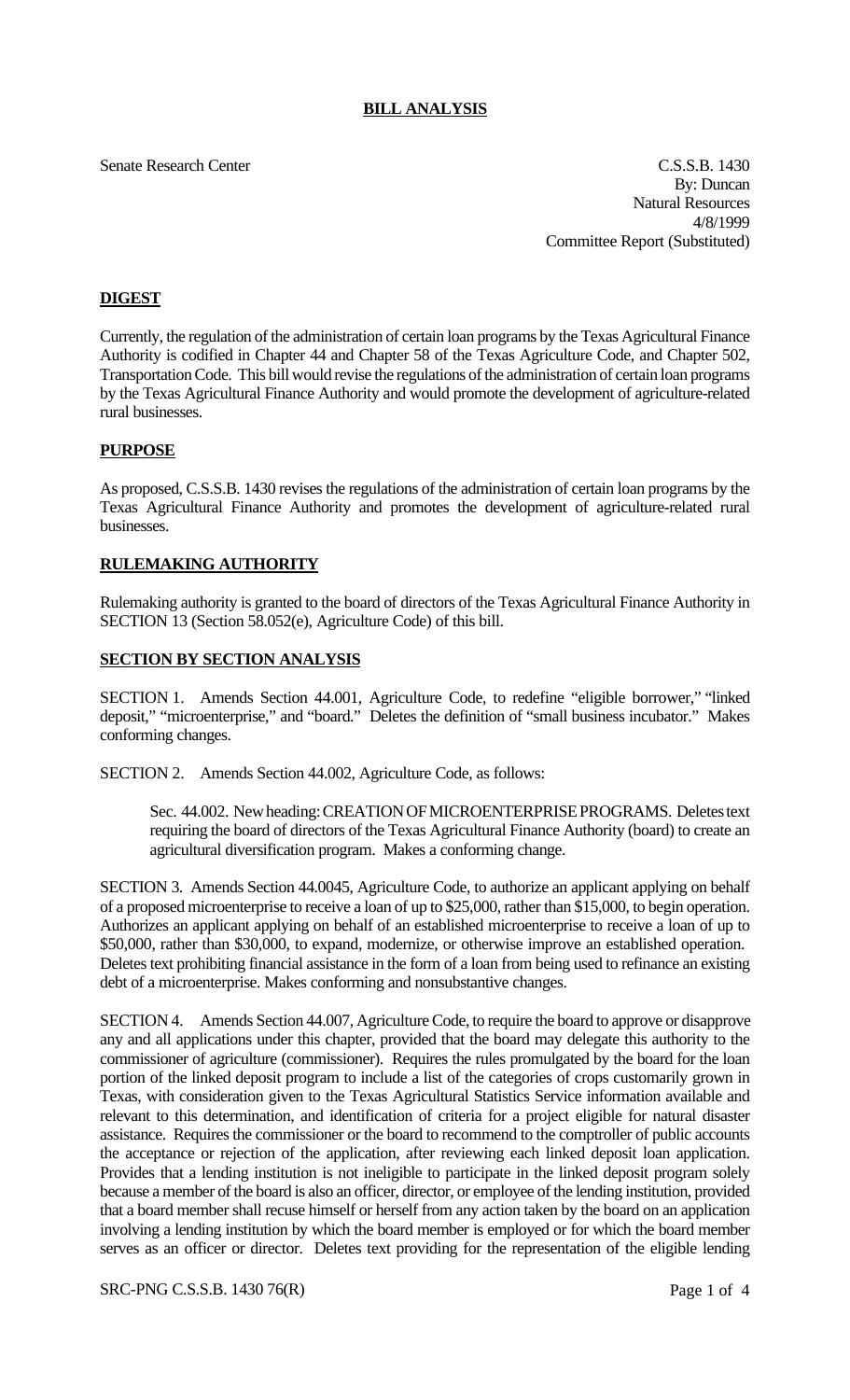institution and the state by the board; text requiring the rules to include a list of crops the production of which has declined markedly because of natural disasters; and text requiring the eligible lending institution to send the application for a linked deposit loan to the board, after reviewing an application and determining that the applicant is eligible and creditworthy. Makes conforming and nonsubstantive changes.

SECTION 5. Amends Section 44.010, Agriculture Code, to authorize, at any one time, not more than \$25 million, rather than \$15 million, of which \$10 million may only be used to finance water conservation projects, to be placed in linked deposits. Provides that the maximum amount of a loan under this chapter to finance production of a crop declared eligible for natural disaster relief, as defined by board rule, is \$250,000. Authorizes a loan granted pursuant to this chapter to be used for any agriculture-related operating expense as identified in the application. Deletes text requiring a loan granted pursuant to this chapter to be applied to the purchase or lease of certain items or services; and text providing restrictions on the use of a loan granted pursuant to this chapter used to finance eligible water conservation projects or equipment.

SECTION 6. Amends Sections 44.012 and 44.013, Agriculture Code, as follows:

Sec. 44.012. New heading: MONEY FOR LOANS. Deletes text authorizing the board to accept gifts and grants of money from certain entities or persons for the use of making grants under the agricultural diversification program. Makes conforming changes.

Sec. 44.013. RURAL MICROENTERPRISE DEVELOPMENT FUND. Provides that the rural microenterprise development fund (fund) is a fund in the comptroller's office, rather than the state treasury. Requires certain money appropriated to the board, rather than the Agricultural Diversification Board, to be deposited to the credit of the fund.

SECTION 7. Amends Section 58.002, Agriculture Code, by amending Subdivisions (1) and (7) and adding Subdivision (9), to redefine "agricultural business" and "eligible agricultural business," and to define "rural area."

SECTION 8. Amends Section 58.016(b), Agriculture Code, to make a conforming change.

SECTION 9. Amends Section 58.0172, Agriculture Code, by adding Subsection (e), to make conforming changes.

SECTION 10. Amends Section 58.021, Agriculture Code, to require the Texas Agricultural Finance Authority (authority) to design and implement certain programs to promote the development of agriculture-related rural businesses. Requires the authority's programs to be designed and implemented to provide financial assistance to enable eligible agricultural businesses to finance or refinance costs incurred in connection with the development, increase, improvement, or expansion of production, processing, marketing, or export of Texas agricultural products, including the costs of insect eradication and suppression programs. Authorizes the authority to make, guarantee, participate in, insure, coinsure, or reinsure loans to the entity designated to carry out boll weevil eradication in an amount approved by the board to enable that entity to execute Chapter 74D. Authorizes the authority to issue an obligation on behalf of, or make, guarantee, participate in, insure, coinsure, or reinsure loans to, a state agency or an institution of higher education for the purpose of development, improvement, or expansion of an agricultural product or an agriculture-related business in an amount approved by the board. Makes conforming and nonsubstantive changes.

SECTION 11. Amends Section 58.023(a), Agriculture Code, to delete text requiring the board's rules to state that the policy of the authority is to provide programs for providing financial assistance to eligible businesses that otherwise would not be made.

SECTION 12. Amends Chapter 58C, Agriculture Code, by adding Section 58.026, as follows:

Sec. 58.026. LIMITATION OF LIABILITY FOR CERTAIN RECREATIONAL ACTIVITIES. Provides that the provisions of Chapter 75, Civil Practice and Remedies Code, apply to eligible recreational activities which are funded under this chapter.

SECTION 13. Amends Chapter 58, Agriculture Code, by adding Subchapter E, as follows: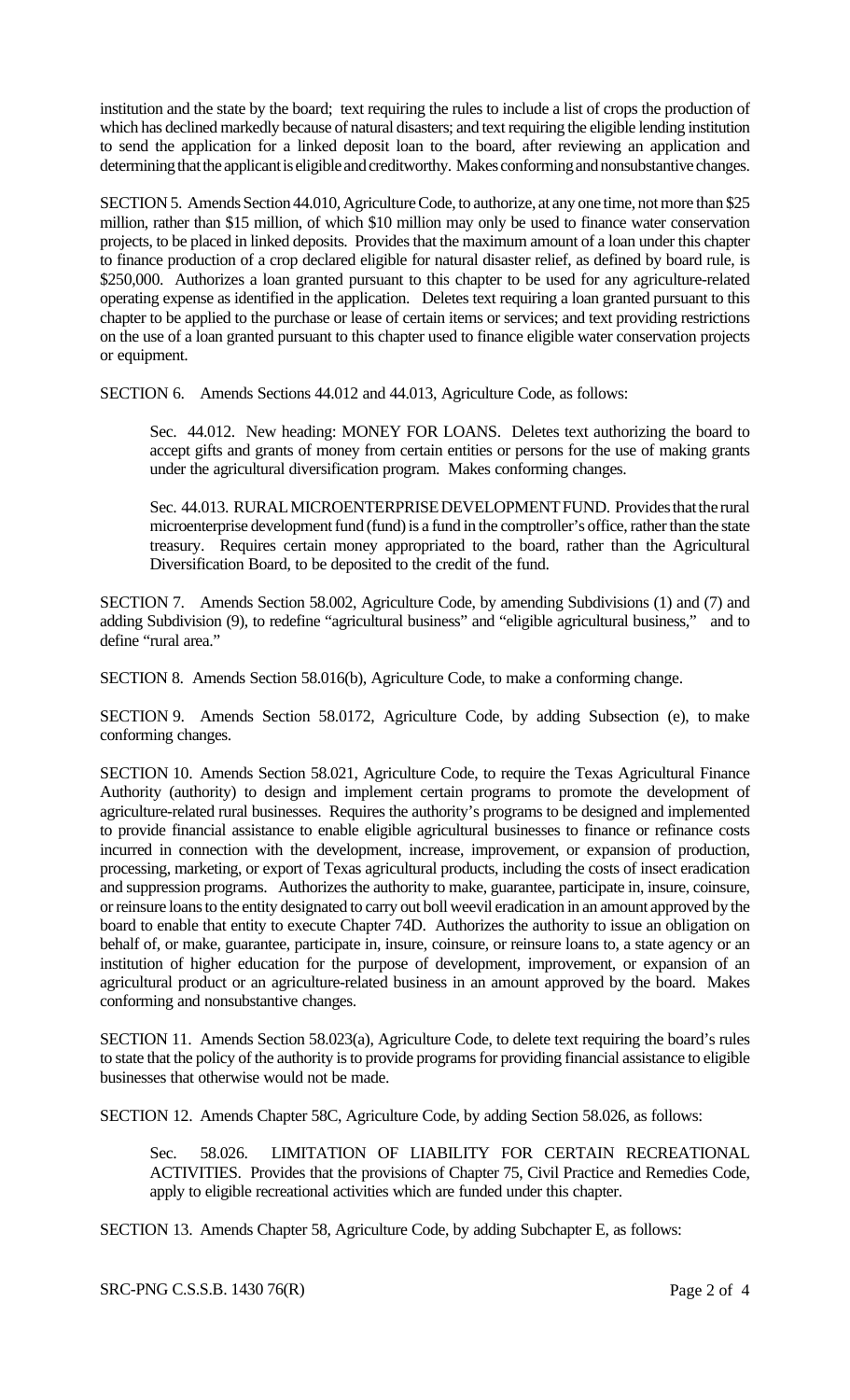#### SUBCHAPTER E. YOUNG FARMER LOAN GUARANTEE PROGRAM

Sec. 58.051. DEFINITIONS. Defines "commercial lender" and "plan." Redefines "eligible applicant."

Sec. 58.052. YOUNG FARMER LOAN GUARANTEE PROGRAM. Requires the board to administer a loan guarantee program that benefits eligible applicants who desire to establish a farming or ranching operation or an agriculture-related business. Authorizes the board to grant to an eligible applicant a guarantee of a loan made by a commercial lender for the purposes prescribed by this subchapter. Prohibits the guarantee amount from exceeding the lesser of \$250,000 or 90 percent of the loan amount. Prohibits the aggregate amount guaranteed under this subchapter from exceeding twice the amount contained in the young farmer loan guarantee account (account) within the Texas agricultural fund. Authorizes a loan guarantee recipient to use proceeds from the loan for working capital for operating a farm or ranch, or for any agriculturerelated business purpose, including the purchase of real estate, as identified by the plan. Provides that a loan guarantee is voidable by the board if the recipient uses loan proceeds for any other purposes than the identified purposes in the plan. Requires the board to include this restriction as a condition in each loan guarantee instrument executed under this subchapter. Requires the board to adopt an agreement, to be used between a commercial lender and an approved eligible applicant, under which the program provides a payment from money in the account for the purpose of providing a reduced interest rate on a loan guaranteed to a borrower under this subchapter. Requires the board to adopt rules to implement this subsection. Prohibits the maximum rate reduction from exceeding three percentage points.

Sec. 58.053. APPLICATION FOR LOAN GUARANTEE. Sets forth the requirements for an application for a loan guarantee for the board's review. Authorizes the board to charge a reasonable application fee for processing an application filed under this section.

Sec. 58.054. BOARD CONSIDERATION OF LOAN GUARANTEE APPLICATION. Sets forth the factors the board is required to consider in deciding whether to approve an application for a loan guarantee.

Sec. 58.055. DEFAULT. Authorizes the authority, through its representative, to bring suit against a defaulting party, if a recipient of a loan guarantee defaults on a loan that is guaranteed and the authority is required to honor its guarantee. Provides that any suit brought by the authority under this section may have venue in Travis County.

Sec. 58.056. MONEY FOR LOAN GUARANTEE PROGRAM. Authorizes the authority to accept gifts and grants of money from certain entities or persons for use in the young farmer guarantee program. Authorizes the legislature to appropriate money for the program.

Sec. 58.057. YOUNG FARMER LOAN GUARANTEE ACCOUNT. Provides that the account is an account in the Texas agricultural fund. Authorizes money in the account to be used only by the authority for the purpose of making or administering loan guarantees under this subchapter. Provides that the account consists of certain funds, transfers, grants, donations, income earned, and other money received under this subchapter. Requires income and interest earned on money in the account to be deposited to the credit of the account, notwithstanding Section 404.071, Government Code. Provides that the account is exempt from the application of Section 403.095, Government Code. Authorizes the board to spend not more than \$100,000 during each fiscal year from income earned on the account and from application fees collected by the authority under Section 58.053 to pay the administrative costs of the program. Requires the board to attempt to administer the fund in a manner that makes private donations to the fund an eligible itemized deduction for federal income taxation purposes. Provides that the board has the same authority in administering the young farmer loan guarantee program as it has in administering other programs established by this chapter.

SECTION 14. Amends Section 502.174(b), Transportation Code, to require the county assessor-collector to send an assessment collected under this section to the comptroller, at a certain time and in a certain manner, for deposit in the Texas agricultural fund, rather than the general revenue fund.

SECTION 15. Repealers: Section 44.004, Agriculture Code (Research and Innovation); Section 44.005,

SRC-PNG C.S.S.B. 1430 76(R) Page 3 of 4